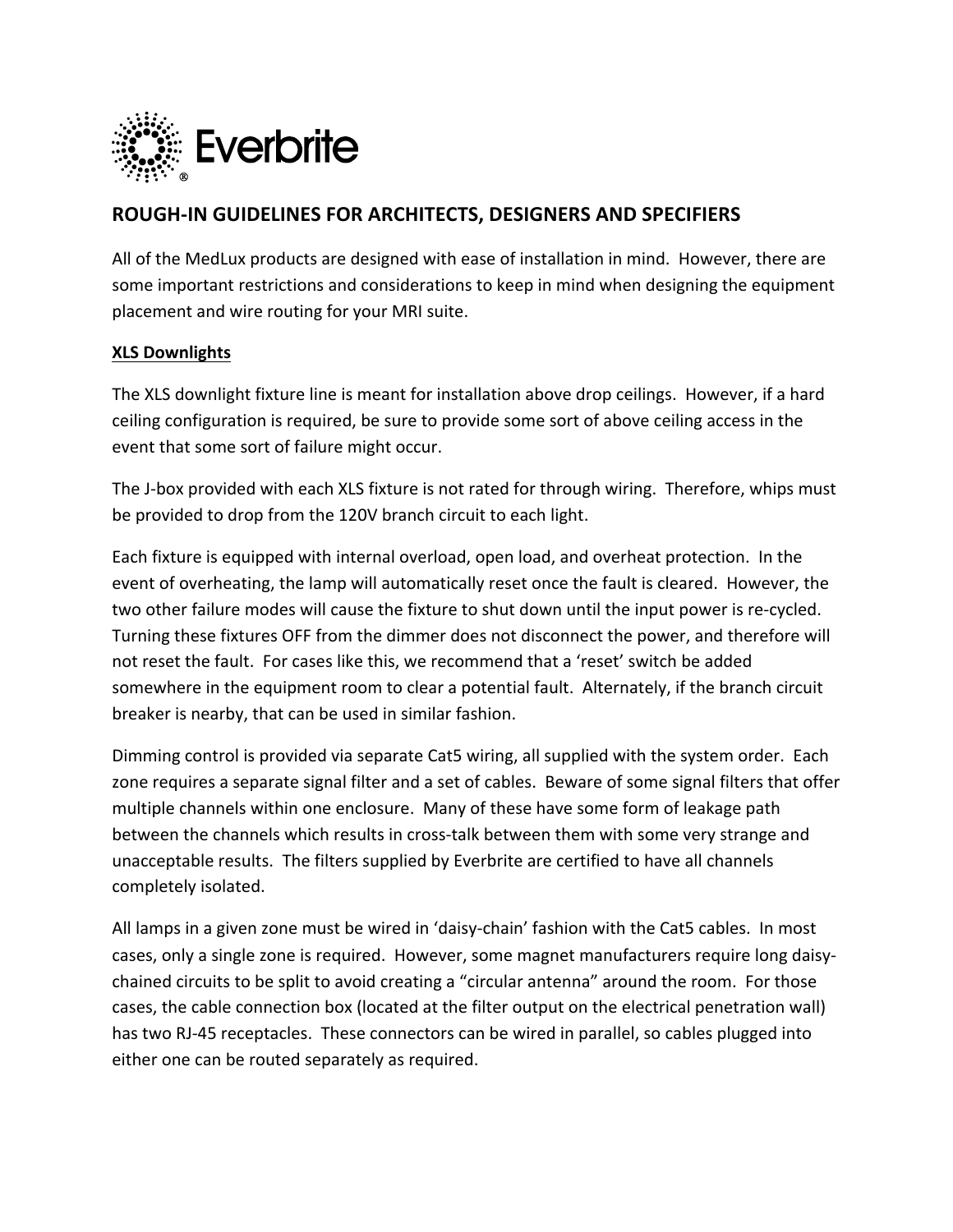In some installations, the trim rings must be sealed to prevent dust intrusion. In those cases, a seal gasket is provided, but often the trim spring does not have sufficient tension to compress the gasket adequately. If this situation occurs, SS sheet metal screws may be used to attach the trim rings directly to the ceiling surface.

For areas designated as seismic zones, attachment holes are provided on the slide-bar mounting brackets for tethers. These tethers are not normally supplied and must be provided by the installation contractor.

## **Ceiling Mounted Graphic Panel Illuminators (GPIs)**

All wiring required is designated "Class 2, Low Voltage Power Limited", and is provided with each system. Interconnection is made using pre-wired connectors for simple 'plug and play' installation. In order to meet the Class 2 standard, a special Power Limiter/Distribution box is provided. It is intended to be mounted close to the associated filters at the electrical penetration panel. However, if necessary, these can be remotely located as long as Class 1 wiring methods are used between the filters and the Limiter box.

If a "recessed" look is required, riser elements can be obtained for that purpose. Most ceiling tile manufacturers offer riser systems. Please contact your Sales Representative for further information.

For areas designated as seismic zones, attachment holes are provided at the corners of each light box for tethers. These tethers are not normally supplied and must be provided by the installation contractor.

## **Wall Mounted Graphic Panel Illuminators**

Like the ceiling GPIs, these fixtures also use Class 2 wiring, with the same connector system described above. All cables are supplied with the system, as is the Power Limiter/Distribution box also described above. The same rules apply to remote wiring. One special wiring requirement is the result of the flush or recessed mounting of these panels. A recessed J-box will be required to feed the power/control cables through the wall to the back side of the GPI. Location and dimensions are given on our generic installation drawing, No. GW10000-M, found in our Wall GPI Installation Manual. When mounting these panels in a true recess, be sure to allow sufficient clearance at the top of the opening. Since these fixtures mount with a "Z-bar" system, the display must be raised high enough to clear the bar, then lowered down to engage with it. Two to three inches should be sufficient.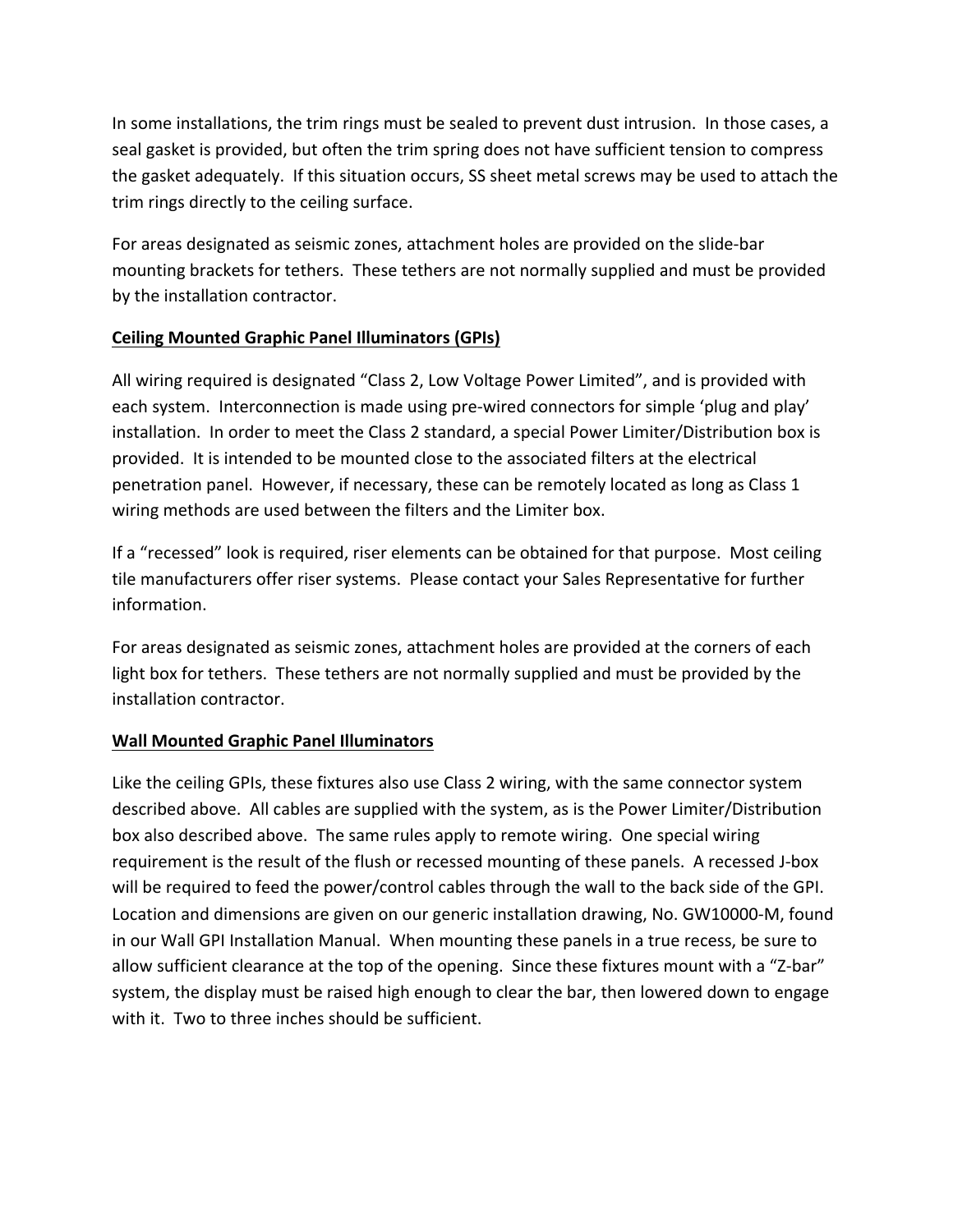Due to the weight and size of these panels, special mounting brackets are provided with the product. Please note instructions for attachment of these brackets indicated on the GW10000-M installation drawing.

For areas designated as seismic zones, a supplemental right-angle mounting bracket should be added to the bottom edge of the panel. This bracket is then screwed into the wall studs and the panel frame extrusion. This bracket and fasteners are not normally supplied and must be provided by the installation contractor. Note that only aluminum bar stock and SS screws are allowed.

### **White and RGB Cove**

Most cove installations require a large number of modules to make up the complete system. That means there will be a large number of special mounting brackets (supplied) to be attached. Be sure to use non-ferrous fasteners for this task.

Most magnet manufacturers require special wiring for proper operation of the machines. One set of wires, the "gradient cables" carries very high currents and voltages during the various diagnostic scans. These high currents create strong magnetic fields that 'couple' with nearby wires, cables, etc., causing electrical currents to flow where they shouldn't. The result is usually some sort of flicker effect. The MedLux cove components are fairly sensitive to this kind of interference, so some specific guidelines must be considered.

Cable routing is a fairly obvious concern. It is preferable to maintain at least 24" of clearance between any part of the cove system (cables, modules, etc.) and the gradient cables, both in the shield room and the equipment room. This includes parallel and perpendicular proximity. Filter location is also important. It is critical to mount the signal filters for any of the MedLux products as far from the gradient cables as possible, especially for the cove wiring.

If it is physically impossible to meet these guidelines, then there are some additional filtering techniques that can help eliminate the symptoms, but the effectiveness of these add-ons is highly site dependent and is not guaranteed to solve the problem in every case.

#### **Dimmers & RGB Controls**

Although MedLux dimmers and RGB controllers are designed to mount in standard single-gang and double-gang boxes respectively, the keypad faces extend beyond the normal dimensions of standard switch plates. Therefore, dimmer and RGB control locations will require some physical separation from other unrelated switch or receptacle functions nearby.

In some cases, such as RGB controls or multiple zone dimmers, our wiring diagrams show the use of a standard two-channel signal filter to feed two independent signals through. Although